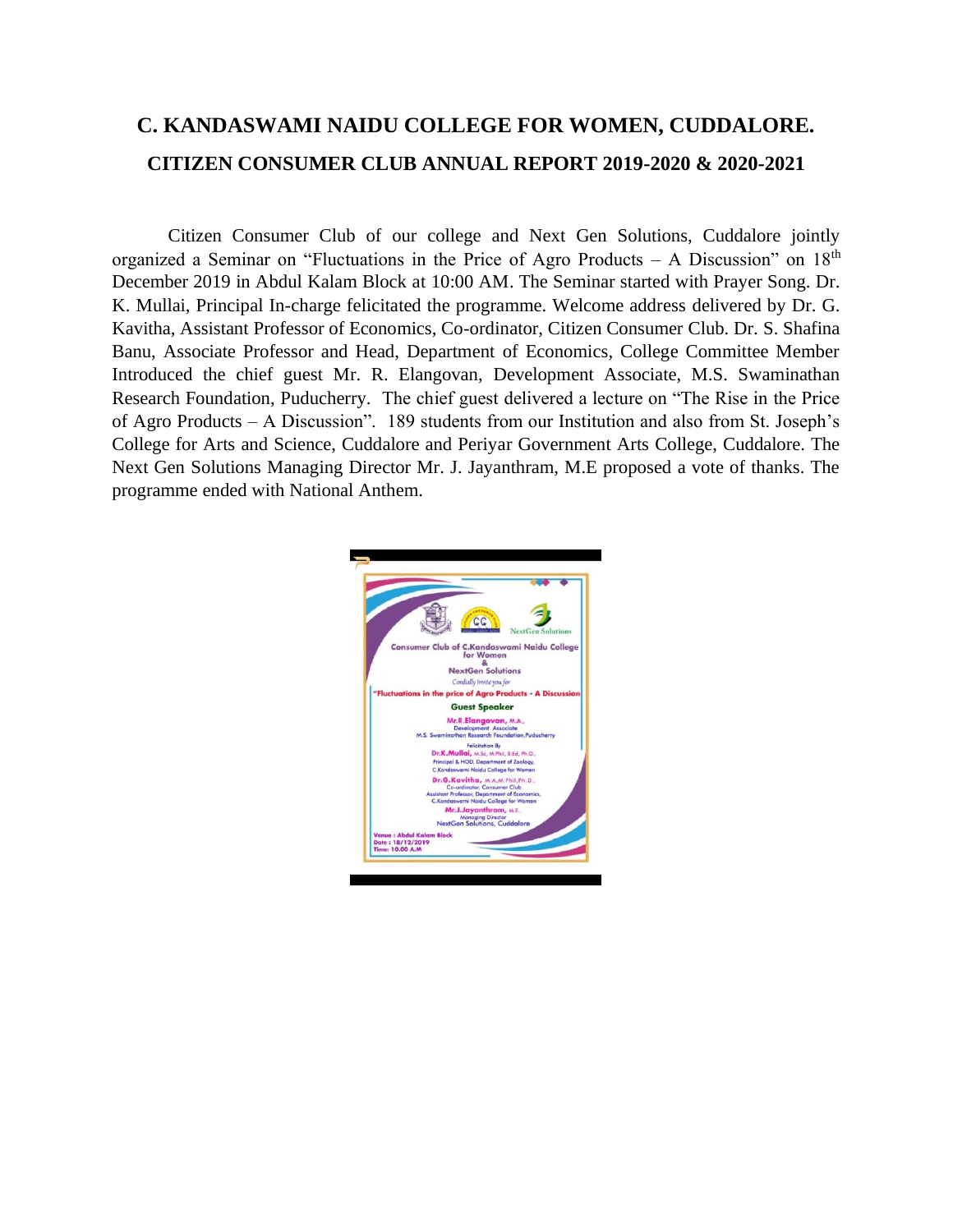

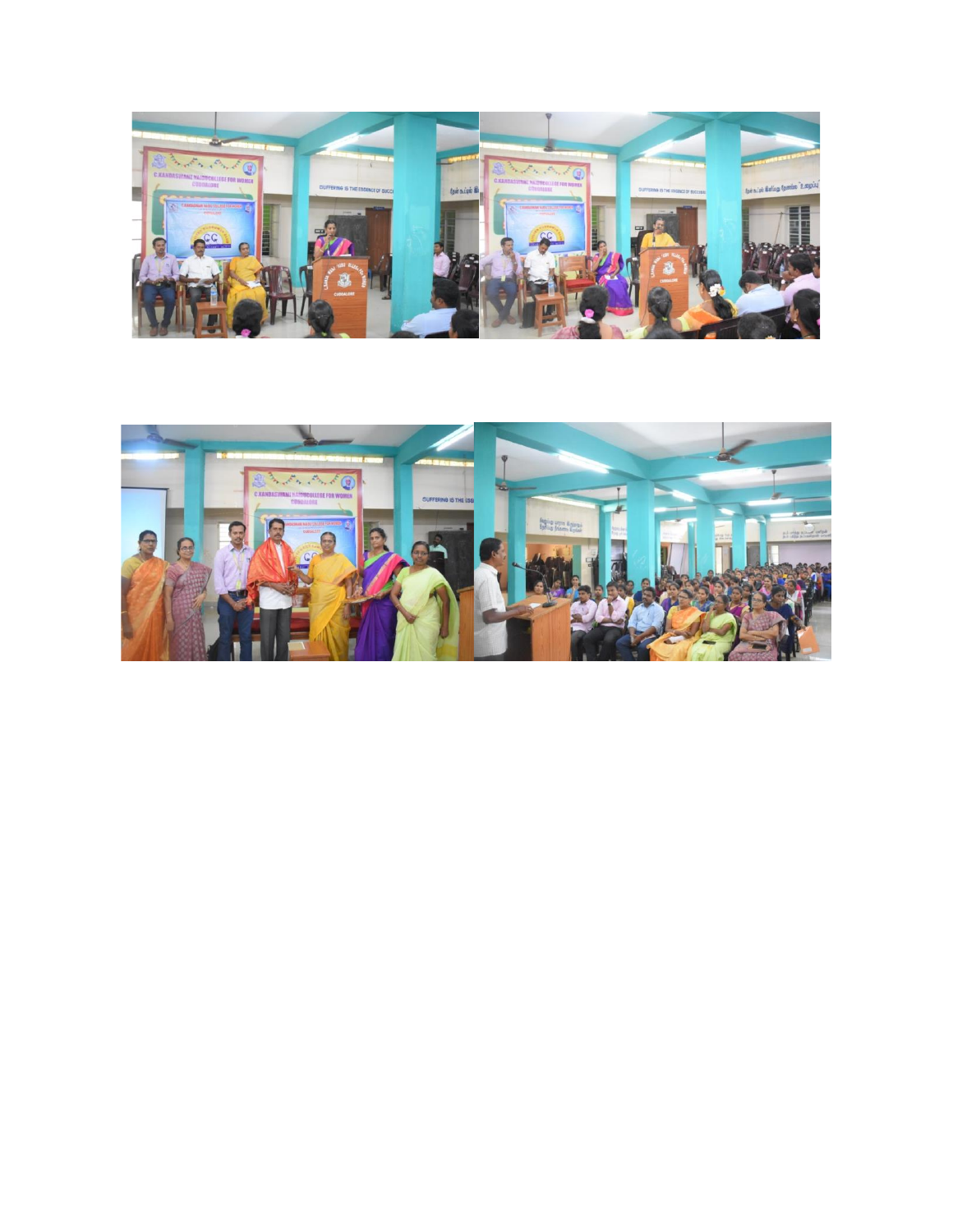## **2020 – 2021 ACTIVITES**

Citizen Consumer Club and NSS Unit II jointly organized a Webinar on "Role of Environment and Public Distribution System in Self Reliant Economy (ATMANIRBHAR BHARAT) on 2<sup>nd</sup> August 2020. Dr. K. Mullai, Principal In-charge delivered a felicitation address. Dr. S. Shafina Banu, Associate Professor and Head, Department of Economics, College Committee member delivered a key note address. Dr. G. Kavitha, Assistant Professor of Economics, NSS Programme Officer Unit II, delivered a Welcome address and introduced the chief guests. Technical Session I was started at 11:00 AM, Mr. V. Vetrivel, District Supply & Consumer Protection Officer, Cuddalore, delivered a special lecture on "Role of Students in Public Distribution System during COVID-19". Technical Session II started at 12:45 PM, Mr. T. ArulSelvam, Member Community Environmental Monitoring, Cuddalore delivered a lecture on "Environment and Disaster". Staff members 08 and Students 128 from various institutions were participated and benefited.



Dr. G. Kavitha, Assistant Professor of Economics, Coordinator Citizen Consumer Club and NSS of our college conducted an E-Quiz on "Self Reliant Economy (ATMANIRBHAR BHARAT) on the mark of celebration of  $75<sup>th</sup>$  Independence Day on  $15<sup>th</sup>$  August 2020, 165 respondents attended the E-Quiz and received E Certificates.